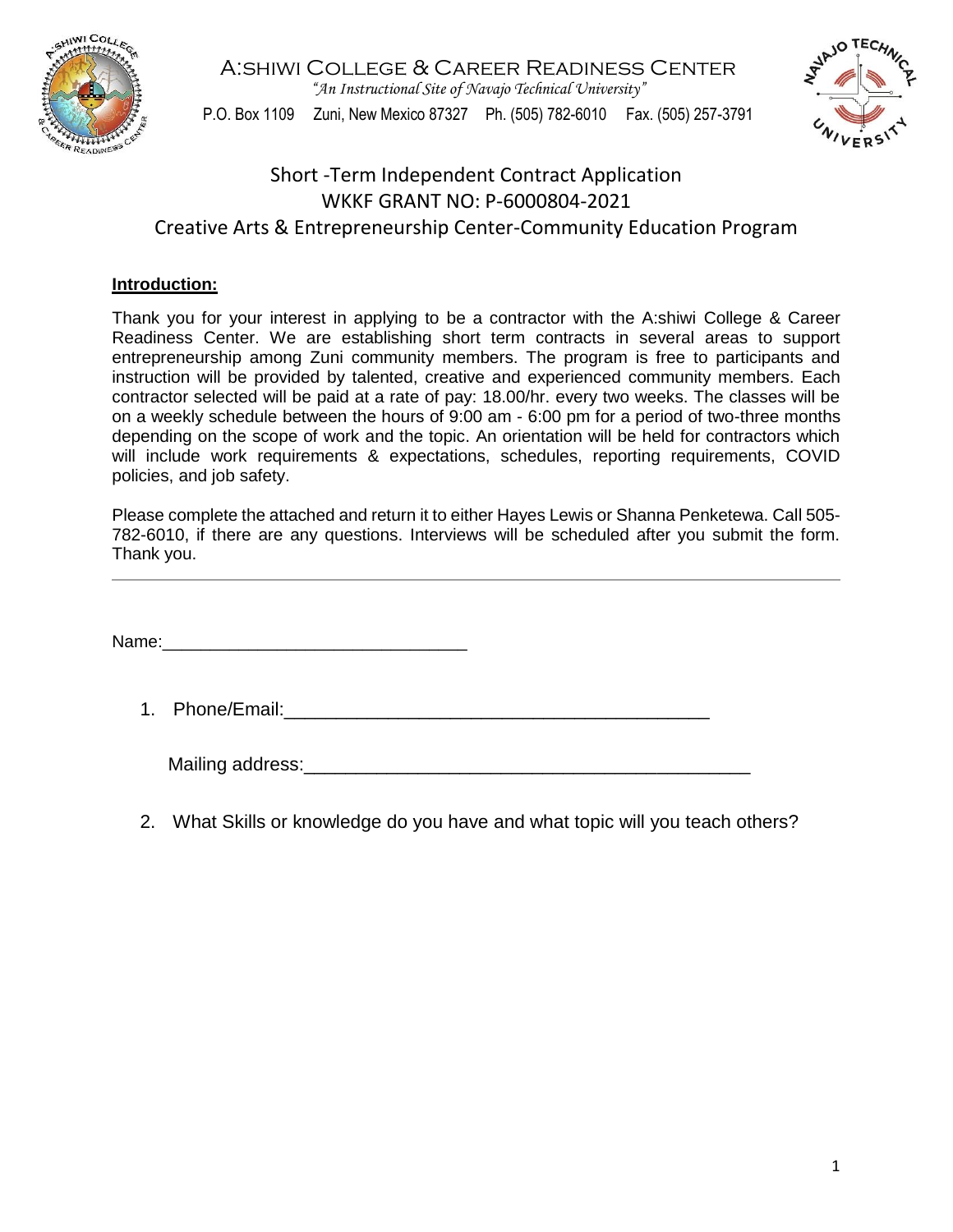

A:shiwi College & Career Readiness Center *"An Instructional Site of Navajo Technical University"* P.O. Box 1109 Zuni, New Mexico 87327 Ph. (505) 782-6010 Fax. (505) 257-3791



- 3. When are you able to start work?
- 4. What days of the week and times are you available? Check your availability.

| <b>Time</b>   | <b>Monday</b> | <b>Tuesday</b> | Wednesday | <b>Thursday</b> | <b>Friday-Half days</b> |
|---------------|---------------|----------------|-----------|-----------------|-------------------------|
| $9:00-10:00$  |               |                |           |                 |                         |
| 10:00-11:00   |               |                |           |                 |                         |
| 11:00-12:00   |               |                |           |                 |                         |
| $1:00-2:00$   |               |                |           |                 |                         |
| 2:00-3:00     |               |                |           |                 | Afternoons are          |
| $3:00 - 4:00$ |               |                |           |                 | not available           |
| 4:00-5:00     |               |                |           |                 |                         |
| 5:00-6:00     |               |                |           |                 |                         |

- 5. How many hours per day will you need?
- 6. Describe how you will teach or share knowledge.
- 7. How will you know if the skills have been transferred to participants?
- 8. How will you measure success?
- 9. Do you use social media: Face Book, email, or other applications?  $Yes \Box$  No
- 10.What equipment or materials are required? If so, describe or list.